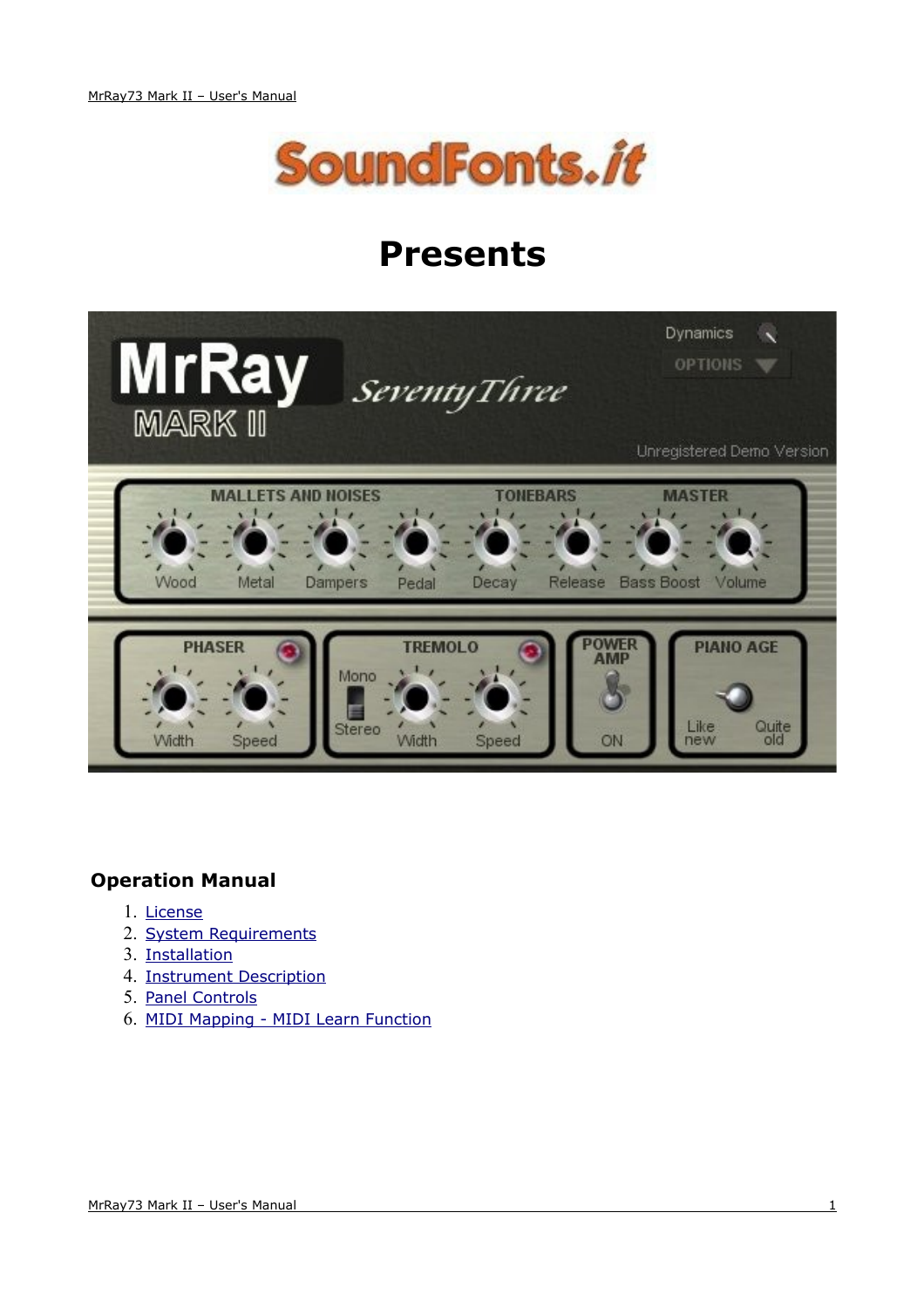## **License**

MrRay73 Mark II version 2.0.3, copyright Guido Scognamiglio - SoundFonts.it 2008

LICENSE TERMS FOR SoundFonts.it SOFTWARE

This is a license agreement between "SoundFonts.it" (hereinafter referred to as "the software supplier") and You (hereinafter referred to as "the user").

The software is provided to the user "as is". The software supplier makes no warranties, either express or implied, with respect to the software and associated materials provided to the user, including but not limited to any warranty of fitness for a particular purpose. The software supplier does not warrant that the functions contained in the software will meet your requirements, or that the operation of the software will be uninterrupted or error-free, or that defects in the software will be corrected.

The software supplier does not warrant or make any representations regarding the use or the results of the use of the software or any documentation provided therewith in terms of their correctness, accuracy, reliability, or otherwise. No information or advice given by the software supplier shall create a warranty or in any way increase the scope of this warranty.

The software supplier is not liable for any claims or damages whatsoever, including property damage, personal injury, intellectual property infringement, loss of profits, or interruption of business, or for any special, consequential or incidental damages, however caused.

The user is not allowed to distribute the program. Further, the user may not modify, the user may not decompile and the user may not debug the software. The user may use the program on any computer he or she personally own.

This product is a shareware. You may use the unregistered version at no charge for an evaluation period of 30 days only. To continue to use the software beyond the 30-day evaluation period, you must register it.

By using this software, you agree the above statements.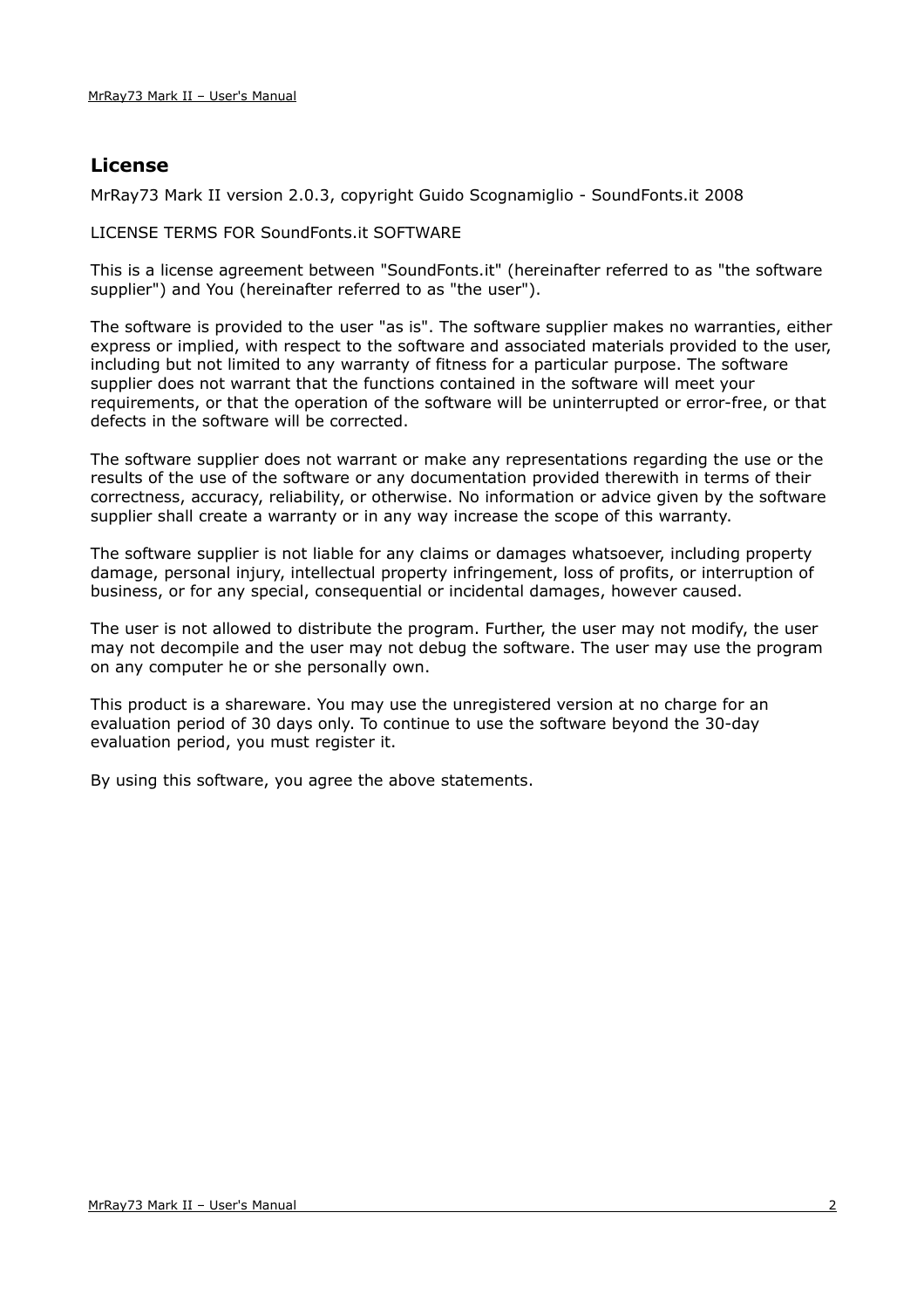## **System Requirements**

Minimum System Requirements:

- Microsoft Windows 98se/ME/2000/XP/Vista
- Intel Pentium 4 @ 1600 MHz or AMD Athlon @ 1600 MHz
- 256 Mb of RAM
- 4 Mb of free disk space
- An ASIO compatible sound card

MrRay73 Mark II is a VST plug-in, and needs a VST host application to run. We recommend [EnergyXT](http://www.energy-xt.com/) or [Hermann Seib's VSThost / SAVIhost.](http://www.hermannseib.com/english/vsthost.htm)

#### *PLEASE NOTE*:

- MrRay73 Mark II can support samplerates up to 96 Khz but it's recommended to avoid using samplerates greater than 48 Khz as the sound may be distorted.
- The CPU usage is strongly dependant on the actual polyphony: the more notes you play, the more CPU power is required.

## **Installation**

Copy the file MrRay73mk2.dll (or whatever it may have been renamed to, in case of future updates) to your VSTplugins folder, usually **C:\Program Files\Steinberg\VSTPlugins\**

Inserting MrRay73mk2 into a project varies according to the VST Host used. For example, if you're using EnergyXT simply right click in the middle of the main window and choose VST -> MrRay73mk2, then connect its input and output to your desired source and destination. For further assistance, consult the documentation supplied with your host.

In the case you have bought a license, install it before running MrRay73 Mark II to prevent it from running in Demo mode.

The DEMO version shows a reminder screen at start-up for a few seconds, then it plays a white noise for 2 seconds every 10. No limitations are applied soundwise.

#### **If you would like to purchase a license , please visit [www.SoundFonts.it.](http://www.soundfonts.it/)**

Please note that two versions of the plugin are supplied: as such, a license file will need to be supplied for both versions. Please make a copy of the "MrRay73mk2.lic" file and rename it to "MrRay73mk2 fx.lic" to use both versions in licensed mode.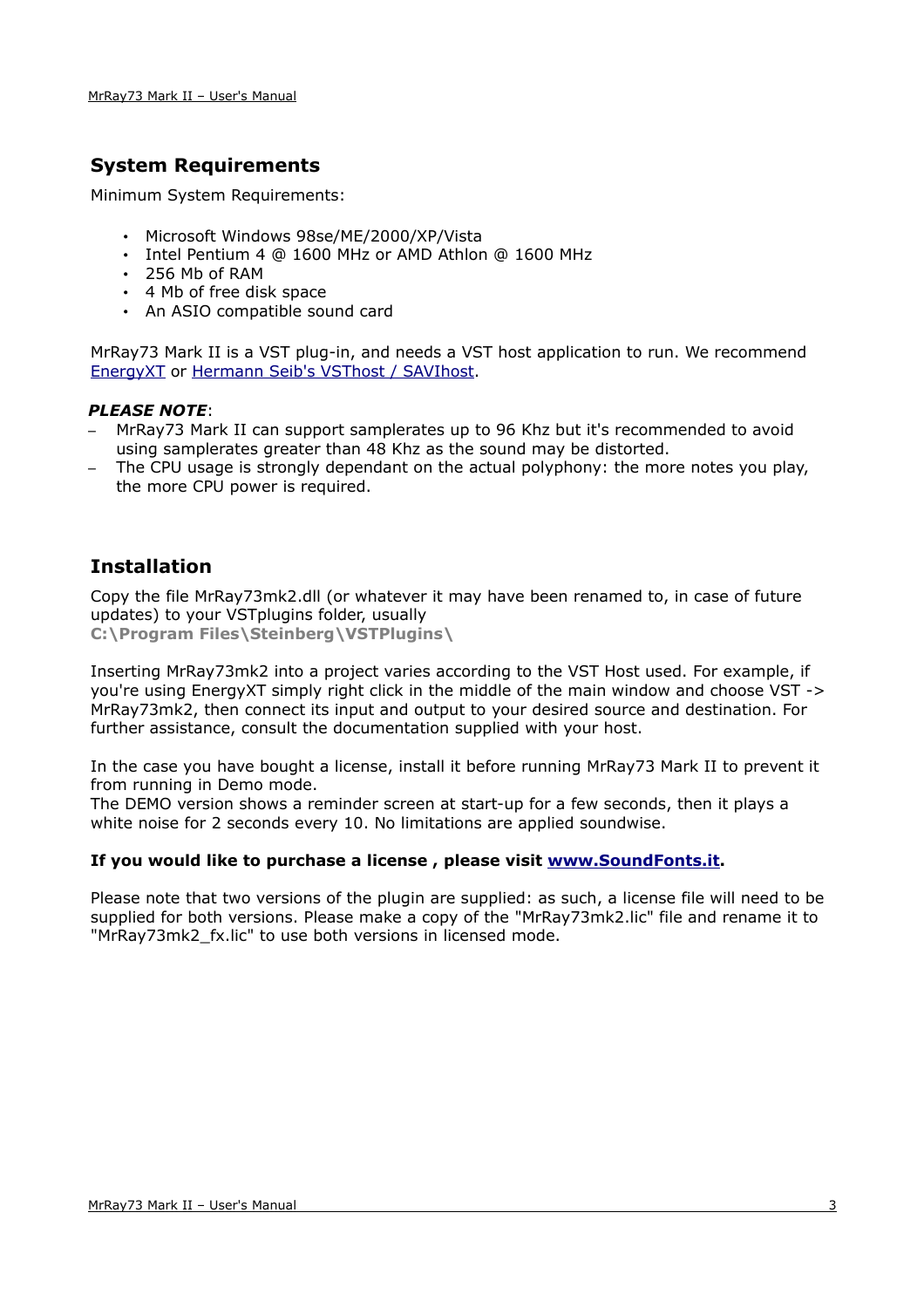# **Instrument Description**

MrRay73 Mark II is a digital simulation of the famous american electro-mechanical piano of the seventies, invented during World War II by a music teacher, Harold B. Rhodes (1910 - 2000), and widely used in almost all musical genres ranging from soul/black music to jazz, blues, modern and pop. This instrument has rapidly become a legend, and is still used today, altough samples have replaced the real thing so that very often music producers use huge sample libraries or hardware keyboards / workstations to achieve this kind of sonority, and often the result is a cold and 'dead' sound, with no vitality, no warmth, nothing that even compares to the unpredictability and genuineness of the real thing.



In 2007 an enterprising and far-seeing american businessman has started a new Company with the aim to re-manufacture the piano using the same recipe of the old factory, employing the same ingredients and offering the same "taste" of the vintage instrument. The new "Mark 7" piano was presented at the NAMM show and it was a big success. It's on the market again, after about 20 years, with the same name, same "soul" but largely improved under many important technical aspects.

In a similar manner, MrRay73 Mark II is the second version of [MrRay73,](http://www.soundfonts.it/?a=read&b=18) after two years from its introduction to the public, but with a huge difference in sound and functionality. While the old MrRay73 was one of the first successfull simulations of such an instrument, capable of offering similar vitality, warmth and richness of the real thing, the new "Mark II" version brings many new improvements, first of all for what concerns "THE SOUND". As opposite to sample libraries, a real-time reproduction of a certain sound has the ability to interact with the musician, producing different behaviours from time to time. Hardly you will hear exactly the same "waveform" twice. MrRay73 Mark II is a complete digital reproduction of the real instrument, with all the moving parts that, together, generate to the sound.

Summary of the main features:

- Full Polyphony (73 notes E E)
- No note-stealing
- Adjustable single sound elements (metal, wood, pedal and damper noises)
- Sympathetic resonance and harp vibration
- Sustain pedal re-pedaling feature
- Six-stage vintage style Phaser effect
- Dual mode Tremolo effect
- Power amp simulation (Suitcase model)
- Adjustable wear of mallets and other elements (Piano Age)
- Stretch tuning or Equal Temperament
- Four velocity curves plus an adjustable "Dynamic range" level
- Fully Midi controllable with MIDI-Learn function
- Very Low CPU and memory usage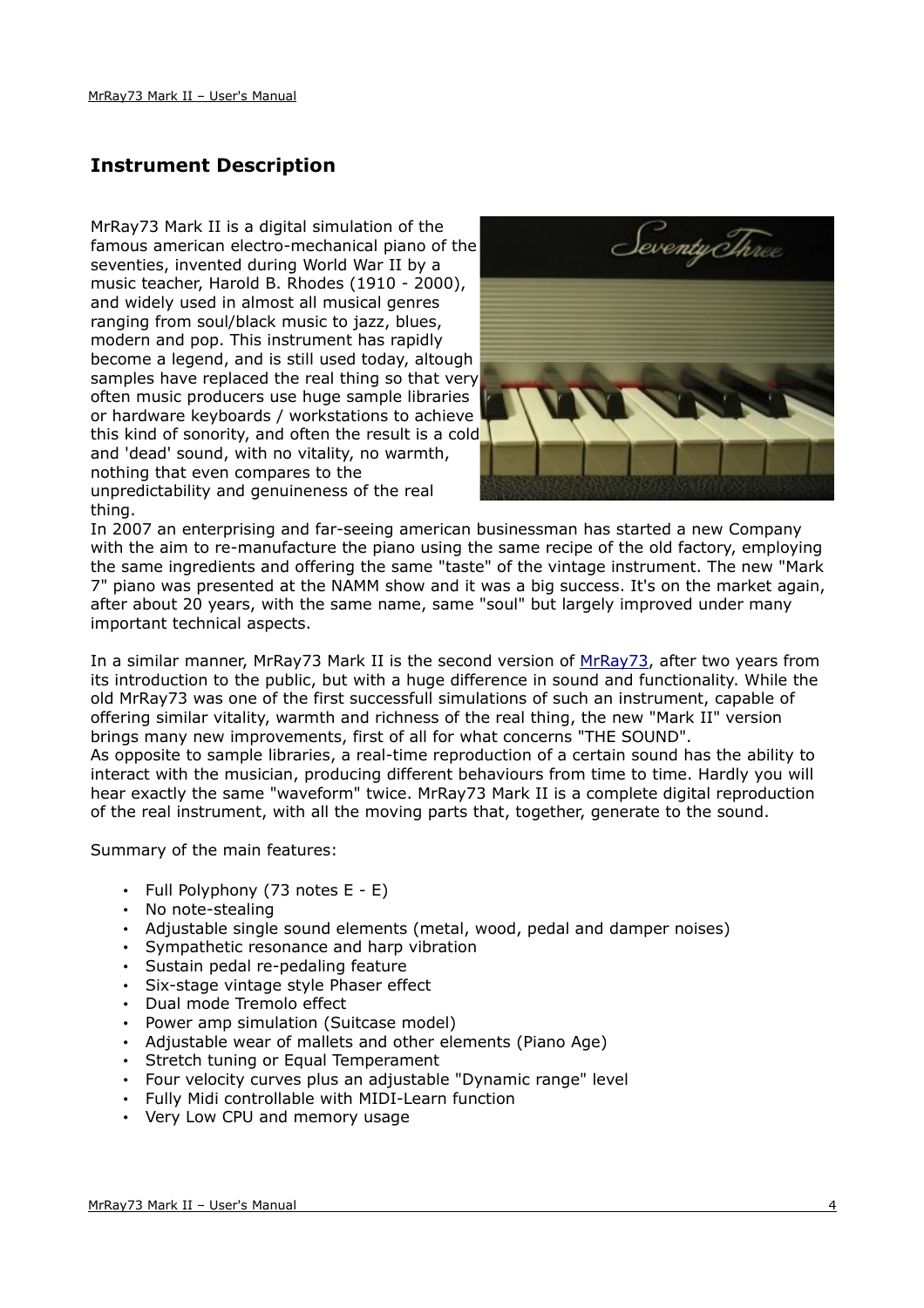#### **Some details about the sound generation:**

#### - **Full Polyphony & No note-stealing**: on the

real vintage instrument you have a single "generator" (called "tone-bar") for each single key, so when you hit a key, the corresponding tine is put into vibration thus producing the sound. When you hit it again holding your foot on the sustain pedal, you add further energy to the vibrating tine, but depending on the relationship of the tine and the hammer-tip, you can either add or remove energy with each key press. This causes subtle variations with each note played.



#### - **Sympathetic resonance and harp vibration**:

when you hold the sustain pedal, all damper felts leave the tines, so they all are free to vibrate, but if you hit a single note, the surrounding tines also get part of the mallet's energy and produce a slight vibration. Also, when the sound of a note decays completely but you are still holding the key down, playing other notes may introduce what's known as "sympathetic resonance". This is more evident on a classic piano, less audible on the electric piano but still there. Part of the vibrations is spread along the whole harp and captured by all pickups, giving the overall tone a more "alive" sensation.

- **Sustain pedal re-pedaling feature**: when you're playing holding the sustain pedal down, you may release it and depress it again immediately. In this case, the dampers don't stop the tines completely, but still leave a residual vibration. Sometimes, the dampers can even introduce a further energy as if they were "picking" the tines.

- **Six-stage vintage style Phaser effect**: MrRay73 Mark II also includes a phaser effect. It is modeled after a vintage stomp box of the sixties, sold in Europe under the name "Maestro PS-1". It was a 6-stage phase shifter, one of the first effects of this kind, with a deep and "liquid" tone.

- **Dual mode Tremolo effect**: the tremolo effect is an essential element of the classic Electric Piano sound of the seventies. In MrRay73 Mark II you can have the effect of the classical analogue tremolo driven by the photo-coupler element which gives you the smooth passage from one channel to the other. As an alternative, you can have the monophonic vibrato like the one found on the classic "Tweed" guitar amplifiers.

- **Power amp simulation (Suitcase model)**: MrRay73 Mark II has a built-in FET power amplifier simulation with three degrees of "power", to bring you the classic tone of the famous "Suitcase" electric piano models. Turning on the simulation, you'll hear a darker tone with a punchy low-end, a slappy attack and a slight saturation on the high-end.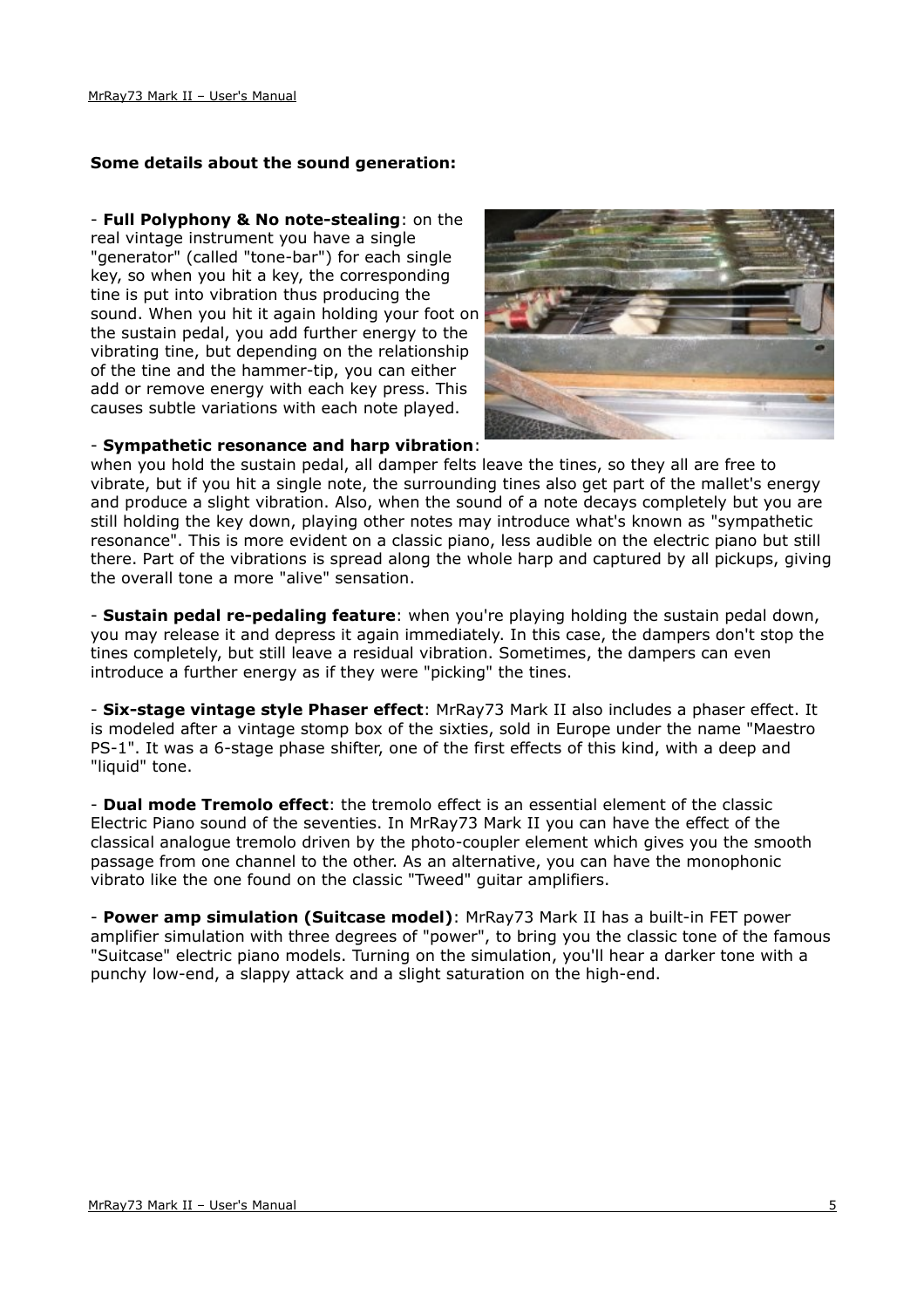# **Panel Controls**

- MALLETS AND NOISES
	- Wood\*: adjusts the wood noises, mostly due to the movements of the wooden keys;
	- Metal: adjusts the metallic elements, mostly audible at the attack and release of each note, but also affecting the overall tone color;
	- Dampers: adjusts the noises caused by the damper stopping the tine when a key is released;
	- Pedal\*: adjusts the noise caused by the sustain pedal;
- TONEBARS
	- Decay: adjusts the overall decay times;
	- Release: adjusts the overall release times;
- MASTER
	- Bass Boost: adjusts the bass equalization;
	- Volume: adjusts the piano output volume. This knob only refers to the piano section of the plug-in, and is placed between the piano and the effects section, so if you wish to decrease the saturation caused by the Power Amplifier simulation, just lower the piano volume;
- PHASER
	- Width: adjusts the Phaser effect width. This knob also acts as an On/Off switch;
	- Speed: adjusts the Phaser effect oscillation speed;
- TREMOLO
	- Mono/Stereo: use this switch to choose between stereo (auto-pan) or mono (tremolo) mode;
	- Width: adjusts the width of the tremolo effect. This knob also acts as an On/Off switch;
	- Speed: adjusts the tremolo speed;
- POWER AMP: Turns on the Power Amplifier simulation;
- PIANO AGE: this knob affects a number of elements that, together, esablish the average wear of the piano elements, giving a different sound character according to the piano age.

Note: \* these are the only two sampled elements used in MrRay73 Mark II.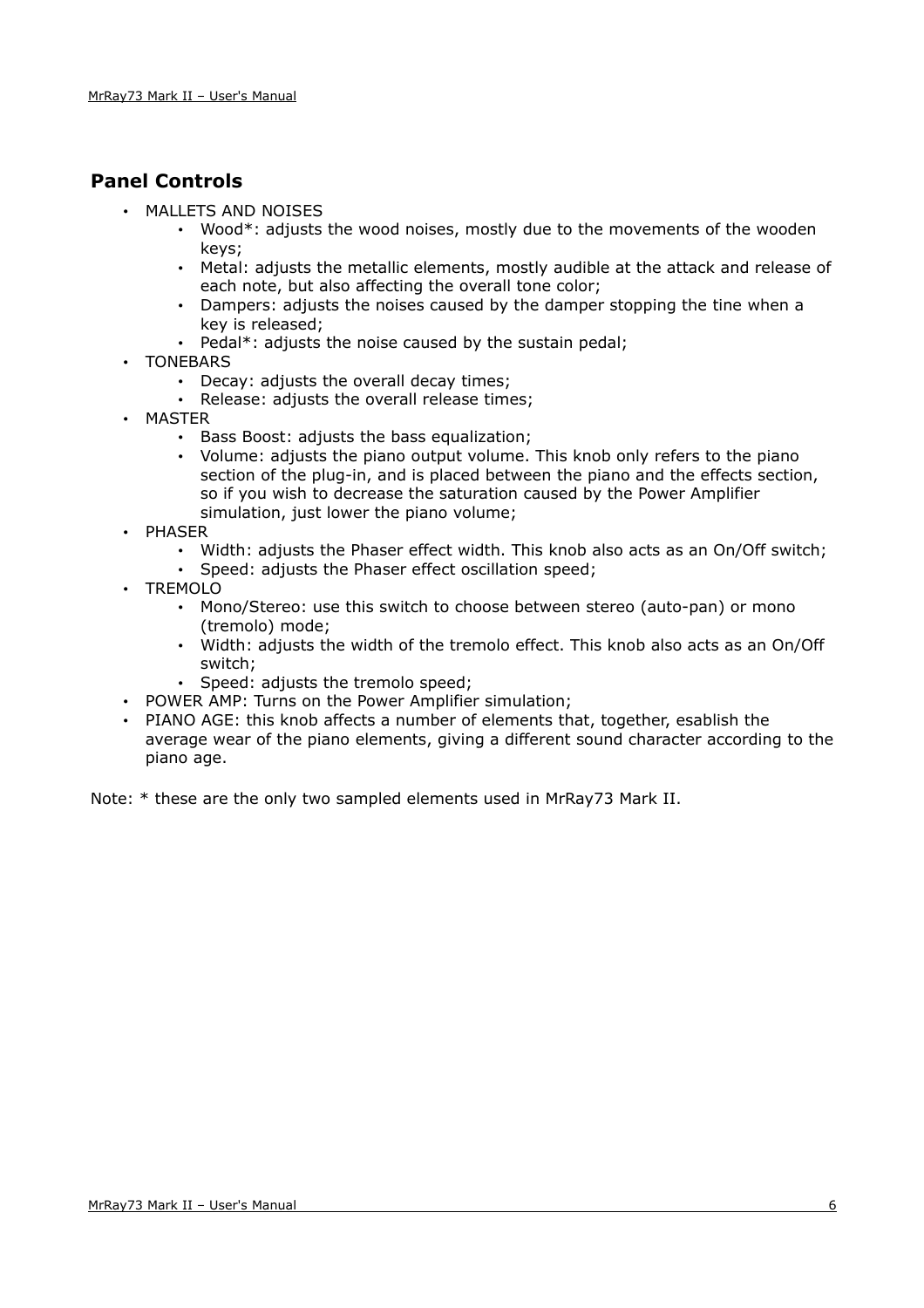#### **The Global Options Menu**



Click the "Options" label to open the menu. Here you can set a few global settings:

- Tuning Type: choose the tuning type you prefer between Equal Temperament or Stretch Tuning;
- Dynamic Curve: this option lets you choose among four different velocity curves in order to obtain the best relationship between your keyboard's mechanical action and the sound you hear from the virtual instrument;
- Mallets Min. Force: sets the force assumed by the mallets corresponding to the minimum velocity level;
- Mallets Max. Force: same as above but for the maximum velocity level. Please note that these two parameters are related, and both may affect not only the dynamic response but the tone quality as well;
- Timbre / Character: you can choose the type of timbre you prefer, a darker tone, a brighter tone or something in between.
- Power Amp: sets the amount of "power" (affects sound compression, saturation, bass equalization and cabinet reflections).

Please note: all global settings are saved in the ".dat" file after the plug-in is closed.

#### **Using the GUI controls**

When you move a control on the User Interface, a small display appears on the screen showing the current value of the active control. Passing your mouse pointer over the controls, a pop-up text describes their function.

Tips on using the interface:

- to reset a control to its default value, hold down CTRL and click it;
- for "fine tuning" knob movements, hold down SHIFT while moving the knob;
- all knobs react to both vertical and horizontal movement;
- hold down the ALT key to activate the circular control of the knobs.